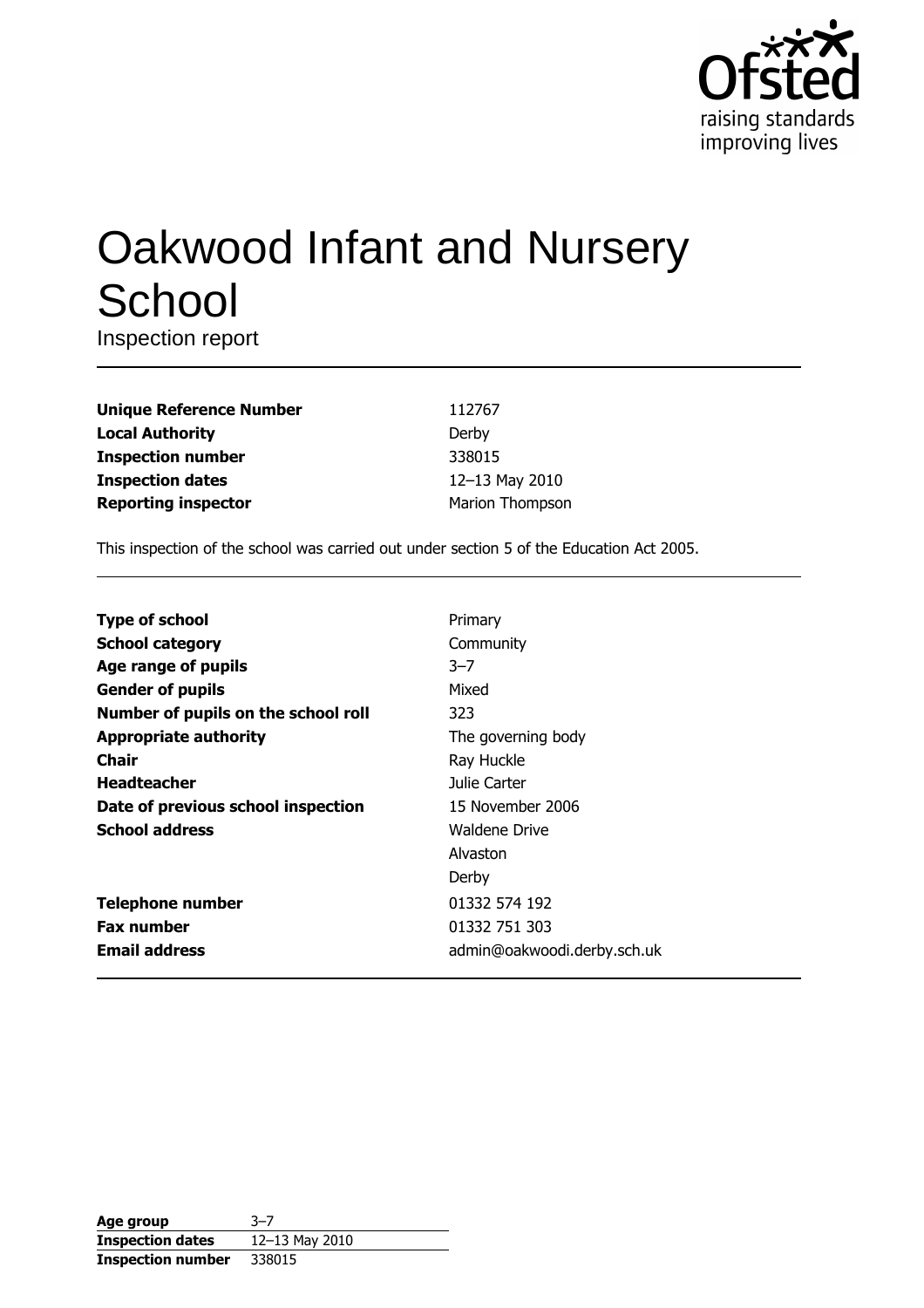The Office for Standards in Education, Children's Services and Skills (Ofsted) regulates and inspects to achieve excellence in the care of children and young people, and in education and skills for learners of all ages. It regulates and inspects childcare and children's social care, and inspects the Children and Family Court Advisory Support Service (Cafcass), schools, colleges, initial teacher training, work-based learning and skills training, adult and community learning, and education and training in prisons and other secure establishments. It rates council children's services, and inspects services for looked after children, safequarding and child protection.

Further copies of this report are obtainable from the school. Under the Education Act 2005, the school must provide a copy of this report free of charge to certain categories of people. A charge not exceeding the full cost of reproduction may be made for any other copies supplied.

If you would like a copy of this document in a different format, such as large print or Braille, please telephone 08456 404045, or email enquiries@ofsted.gov.uk.

You may copy all or parts of this document for non-commercial educational purposes, as long as you give details of the source and date of publication and do not alter the documentation in any way.

Royal Exchange Buildings St Ann's Square Manchester M2 7LA T: 08456 404045 Textphone: 0161 618 8524 E: enquiries@ofsted.gov.uk W: www.ofsted.gov.uk © Crown copyright 2010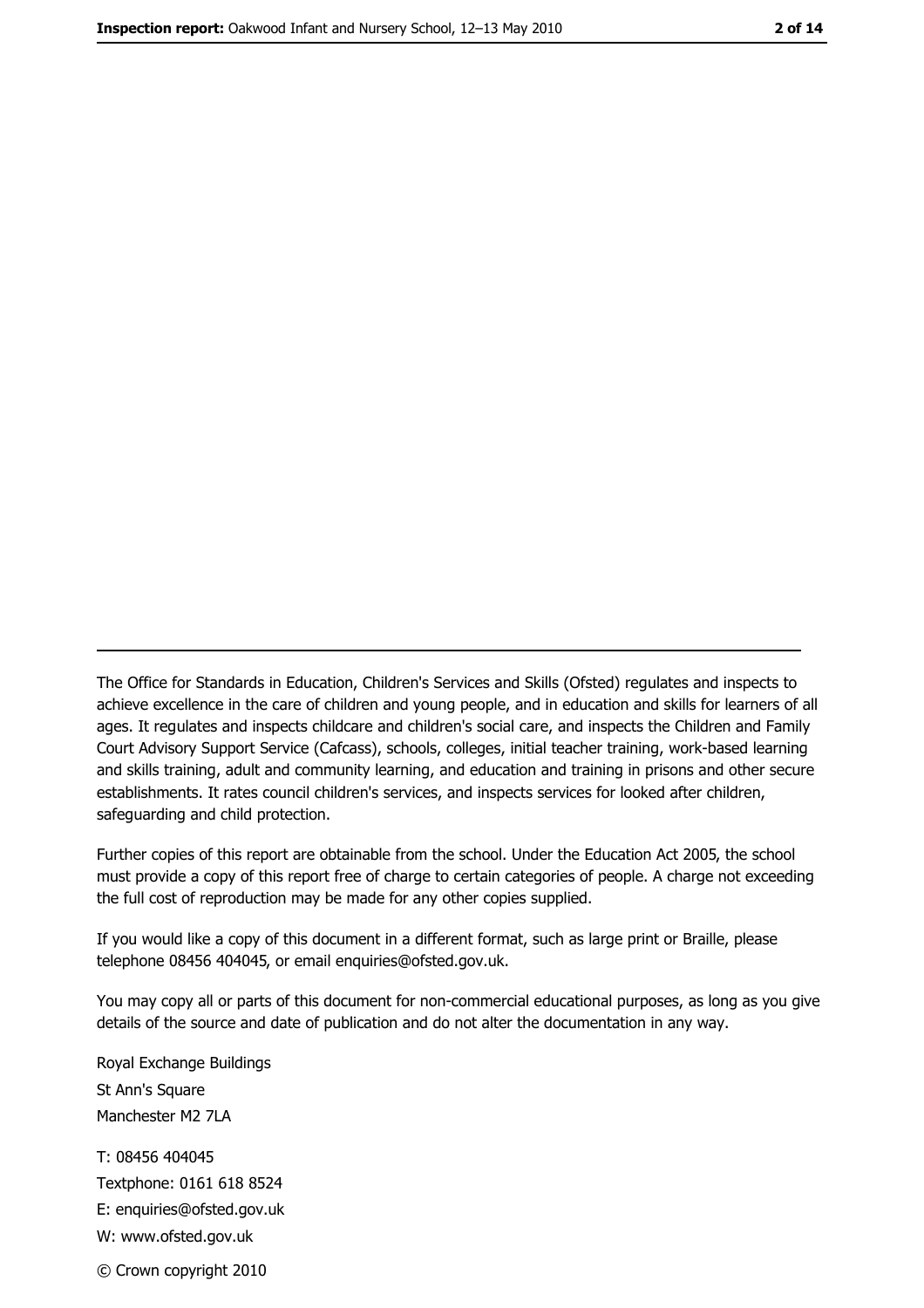# **Introduction**

This inspection was carried out by three additional inspectors. Nineteen lessons and parts of lessons were seen and 10 teachers were observed at least once. Informal discussions were held with a sample of parents and carers who brought their children to school. Meetings took place with the Chair of the Governing Body and one other governor, staff and groups of pupils. The inspection team observed the school's work, and looked at documentation, including that related to safeguarding, termly school improvement plans, assessment information, curricular planning, samples of pupils' work and an audit undertaken by the school. Inspectors analysed the results of the 77 Ofsted questionnaires completed by parents and carers and took account of the views expressed in staff and pupil questionnaires.

The inspection team reviewed many aspects of the school's work. It looked in detail at the following:

- the progress made by boys, pupils who are in vulnerable situations and those with  $\blacksquare$ special educational needs and/or disabilities
- the contribution of subject coordinators to improving achievement in English and  $\blacksquare$ mathematics
- the contribution of the governing body in monitoring and supporting the work of the  $\blacksquare$ school.

# **Information about the school**

This school is larger than average, with part-time Nursery provision for 78 children in a morning and afternoon session. There are three Reception classes and children come from a large number of Early Years settings. The vast majority of pupils are of White British origin. The governing body is responsible for the provision of a breakfast club catering for a small number of pupils on the school site. The proportion of pupils with special educational needs and/or disabilities is above average and their difficulties span a wide range of needs. The proportion of pupils known to be eligible for free school meals is high. The headteacher was appointed in January 2008 and the deputy headteacher in September 2008. Subsequently, four of the 10 teaching staff left and new appointments have been made, including the leader of the Early Years Foundation Stage who was appointed in September 2009. The vast majority of governors have joined the governing body recently.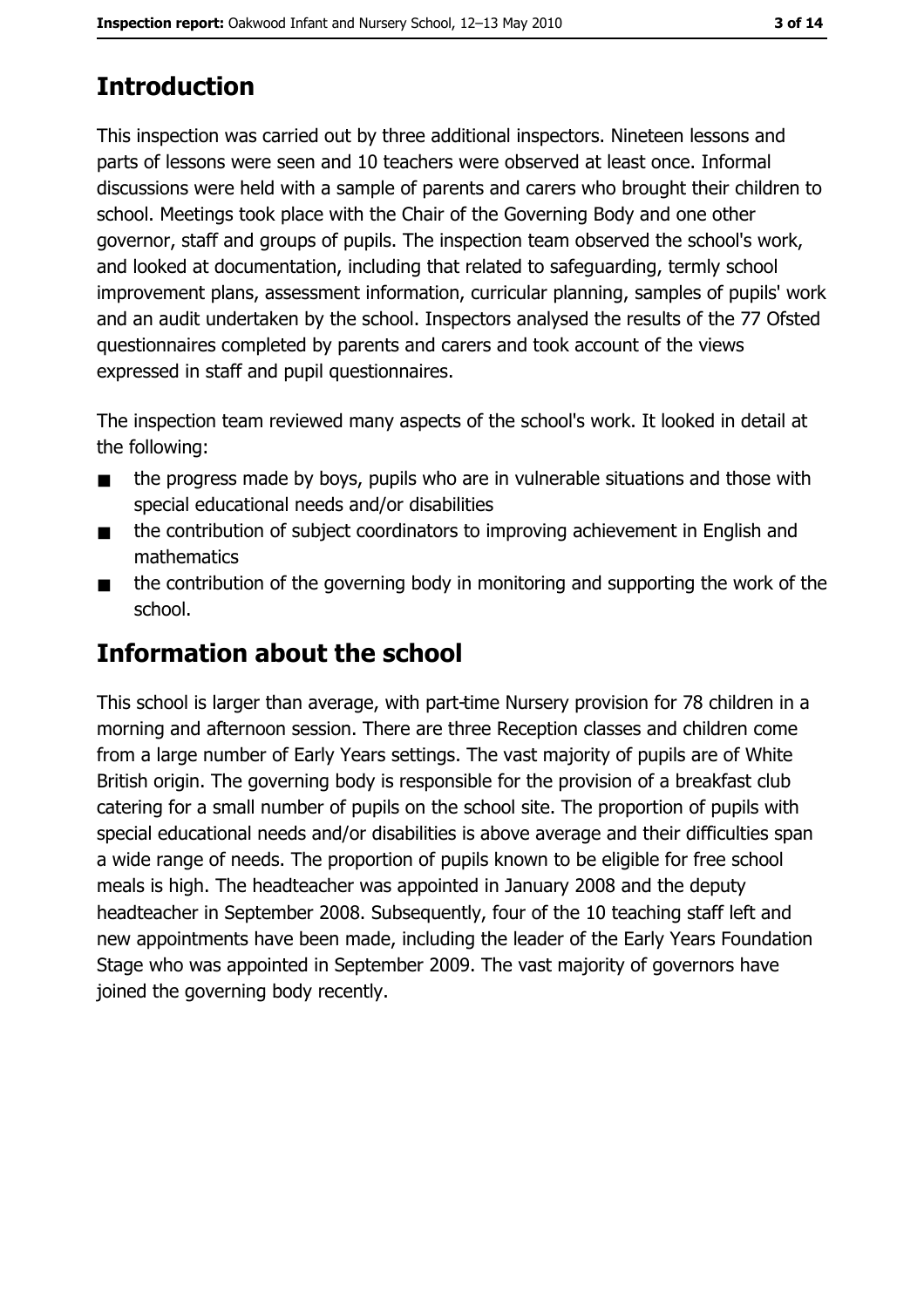# **Inspection judgements**

## Overall effectiveness: how good is the school?

## The school's capacity for sustained improvement

## **Main findings**

The school provides a satisfactory education. Following a period of extensive staff turnover, attainment has begun to rise. Pupils reach broadly average standards, representing satisfactory progress and achievement from their below-average starting points. Improvements have been driven by the determined leadership of the headteacher and other senior staff. Sound self-evaluation and planning have resulted in:

- robust action and skilful coaching which has ensured that teaching is satisfactory  $\blacksquare$ overall and none is inadequate, with an increasing proportion that is good
- careful tracking of pupils' attainment so that interventions are put in place more  $\blacksquare$ rapidly for those who are below national levels
- a curriculum which, although satisfactory overall, is increasingly well matched to  $\blacksquare$ individuals' needs
- the implementation of strategies which have improved progress, especially for boys  $\blacksquare$
- effective systems which have contributed to better behaviour, reduced levels of  $\blacksquare$ exclusion and a significant rise in attendance to the national average
- improvement in governance, which is now satisfactory.

This clearly demonstrates that the school has sound capacity for further improvement. However, in a minority of satisfactory lessons, tasks are insufficiently challenging for the most able pupils. Despite recent improvements, boys still do not make quite as much progress as girls, especially in writing. This is often when lessons lack pace or fail to fully engage pupils' interest.

Planning in the Early Years Foundation Stage, while satisfactory, does not consistently ensure that there are sufficient opportunities for children to develop their independence by initiating activities. The use of assessment to plan activities that match children's needs is satisfactory, but inconsistent. Opportunities to develop children's skills, especially in reading and writing, in the outdoor area are somewhat limited.

Throughout school, pupils' personal development is satisfactory because of the sound support provided by staff. Pupils feel secure because their concerns are dealt with well. Pupils' broadly average skills in literacy, numeracy and information communication technology, their regular attendance, and good social skills prepare them satisfactorily for the next stage of their education.

## What does the school need to do to improve further?

- By January 2011, improve progress by ensuring that:  $\blacksquare$
- lessons consistently provide a good level of challenge for the most able pupils  $\blacksquare$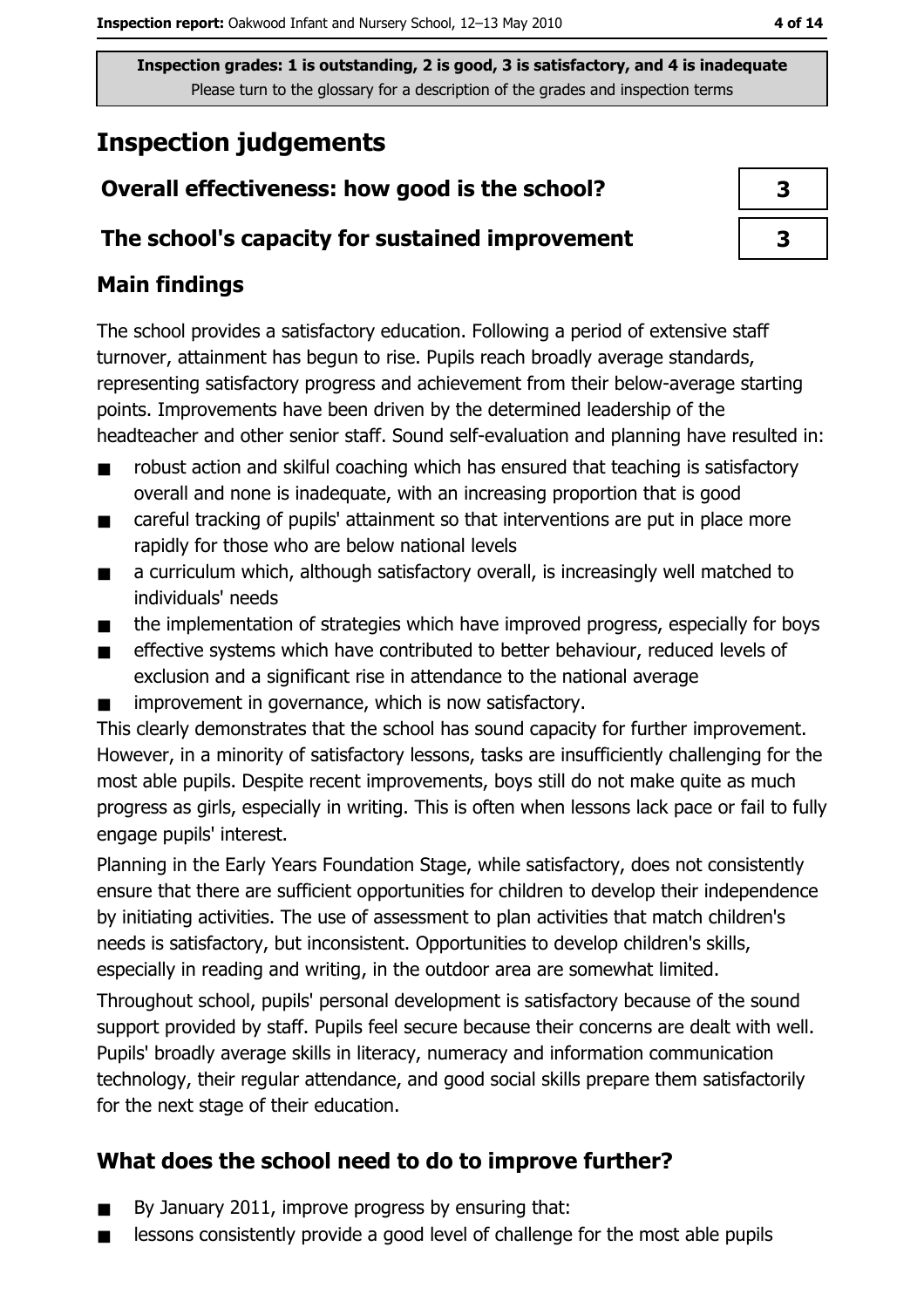- activities, particularly those related to writing, interest all pupils, especially boys
- pupils consistently work at a brisk pace.
- By September 2010, ensure that planning in Nursery and Reception classes  $\blacksquare$ consistently:
- provides sufficient opportunities for children to initiate activities and to develop  $\blacksquare$ independence
	- provides interesting opportunities for children to develop their skills in the outside area, especially in reading and writing.
- By Easter 2011:  $\blacksquare$ 
	- use assessment information to match activities closely to children's needs.
- About 40% of the schools whose overall effectiveness is judged satisfactory may  $\blacksquare$ receive a monitoring visit by an Ofsted inspector before their next section 5 inspection.

#### **Outcomes for individuals and groups of pupils**

Boys do not make quite as much progress as girls in reading and writing, though the gap has narrowed considerably over the last two years, especially in relation to reading. Speaking and listening skills have also improved rapidly. Talking through ideas has contributed to significant improvements in writing, especially for boys. However, there is further to go. The few pupils from minority ethnic backgrounds make the same progress as their peers. In the large and increasing number of good lessons, pupils of all abilities make rapid progress. For example, in a Year 2 science lesson linked to the topic of mini-beasts, pupils of all abilities worked with great enthusiasm, developing their research skills, organising information and providing explanations. They extended their vocabulary and improved their writing skills, working confidently both independently and in groups. Pupils with special educational needs and/or disabilities and those who are in vulnerable situations make satisfactory progress. Their needs are clearly identified and effectively targeted support is provided in lessons, often by teaching assistants. More able pupils occasionally do not make as much progress as they should, for example in developing the higher reading skill of inference or in problem solving in mathematics.

Pupils enjoy their learning, contribute well to discussions and usually work hard. Occasionally, when left to work independently, they waste time, especially the boys. Behaviour is satisfactory and parents comment on how much it has improved. Pupils develop a sound understanding of how to stay healthy and enjoy the regular opportunities provided for exercise. However, they do not consistently adopt healthy eating habits at lunchtime. They have a good awareness of how to keep themselves safe. Pupils make a good contribution to the school community, with even the youngest children taking responsibility for tidying up, but contribution to the wider community is more limited.

Spiritual, moral, social and cultural development is satisfactory overall. In a Reception class children responded with wonder when observing snails and Year 2 pupils showed a good understanding of morality in discussing the need for rules. However, pupils

3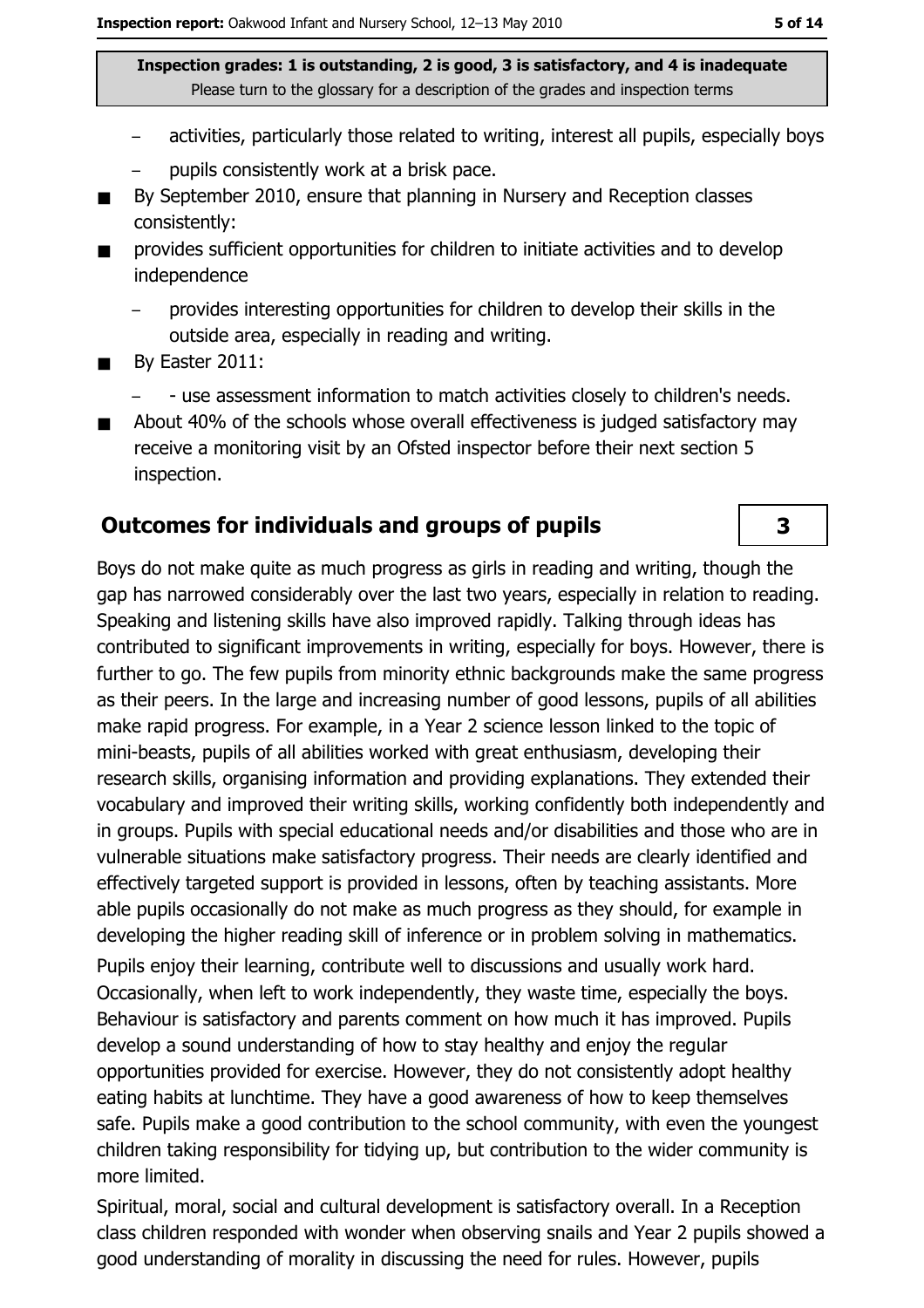understanding and experience of the range of faiths and cultures within the United Kingdom is rather limited.

These are the grades for pupils' outcomes

| Pupils' achievement and the extent to which they enjoy their learning                                                     |   |
|---------------------------------------------------------------------------------------------------------------------------|---|
| Taking into account:<br>Pupils' attainment <sup>1</sup>                                                                   | 3 |
| The quality of pupils' learning and their progress                                                                        | 3 |
| The quality of learning for pupils with special educational needs and/or<br>disabilities and their progress               | 3 |
| The extent to which pupils feel safe                                                                                      | 2 |
| <b>Pupils' behaviour</b>                                                                                                  | 3 |
| The extent to which pupils adopt healthy lifestyles                                                                       | 3 |
| The extent to which pupils contribute to the school and wider community                                                   |   |
| The extent to which pupils develop workplace and other skills that will<br>contribute to their future economic well-being | 3 |
| Taking into account:<br>Pupils' attendance <sup>1</sup>                                                                   | 3 |
| The extent of pupils' spiritual, moral, social and cultural development                                                   | 3 |

## How effective is the provision?

The respectful relationships between teachers and pupils provide a good basis for learning. In the growing number of good lessons, such as a Year 2 investigation into the life cycle of butterflies, exciting practical activities like taking care of caterpillars stimulate pupils' interest. In these lessons, teachers have high expectations and provide a good level of challenge for all pupils. Clear feedback in class and through marking helps pupils to improve their work but this is not consistent across the school. In satisfactory lessons pupils occasionally spend too much time listening passively. Occasionally, set tasks provide insufficient challenge for the most able although this is improving as teachers' subject knowledge improves. At times, pupils, especially boys, are allowed to work at a casual pace when they are supposed to be working independently. However, occasional difficult behaviour is managed skilfully so it does not disrupt learning.

The grades for attainment and attendance are: 1 is high; 2 is above average; 3 is broadly average; and 4 is low.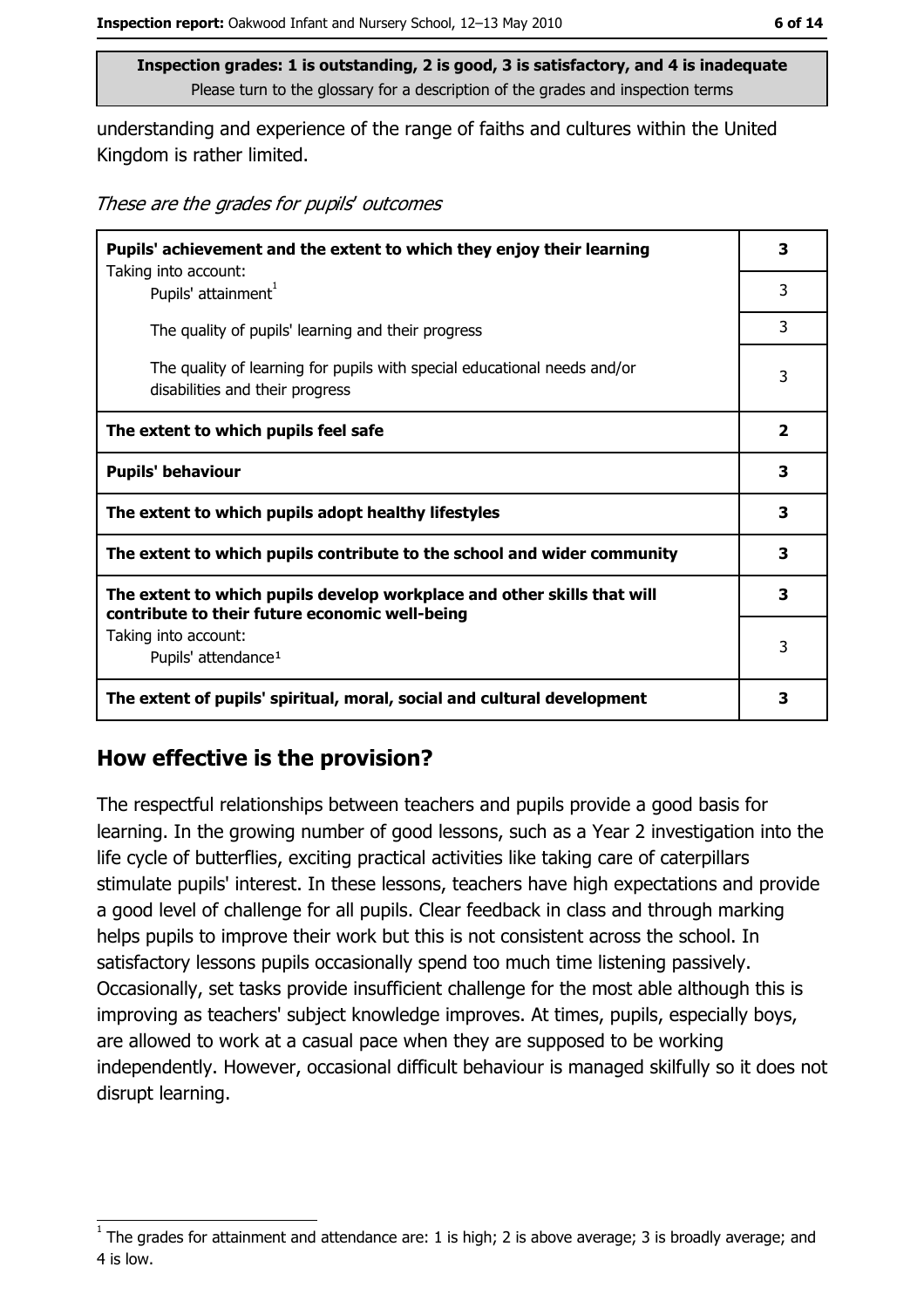The curriculum is increasingly tailored to meet pupils' needs, for example the boys' reading club. A growing number of enrichment activities enhances pupils' learning and the good range of extra-curricular clubs offered are popular. Cross-curricular topics are being developed and motivate pupils to learn, although work on this is at an early stage and the curriculum occasionally lacks challenge for the most able. An increasing focus on speaking and listening, for example through role play, is contributing to improved writing skills. Attention to emotional development is beginning to support boys' learning.

The school works well with other partners to provide pastoral support for pupils and their families where they are in vulnerable circumstances. Arrangements to enhance personal development, such as the promotion of healthy lifestyles, are satisfactory, as is the provision for pupils with special educational needs and/or disabilities. There are effective links with other agencies, including medical professionals, to support pupils with physical impairment.

These are the grades for the quality of provision

| The quality of teaching                                                                                    |  |
|------------------------------------------------------------------------------------------------------------|--|
| Taking into account:<br>The use of assessment to support learning                                          |  |
| The extent to which the curriculum meets pupils' needs, including, where<br>relevant, through partnerships |  |
| The effectiveness of care, guidance and support                                                            |  |

## How effective are leadership and management?

The headteacher, supported well by the senior team, provides a strong lead in raising expectations. She has won the respect of parents and the school works well with other partners. Planning is sound and is based on accurate self-evaluation, including tracking of pupils' attainment. Subject coordinators in English and mathematics support teachers well in improving their subject knowledge. Governors provide satisfactory support to the school. They ensure that safeguarding systems operate soundly and that policies and systems, including those for child protection and recruitment are satisfactorily monitored. New governors are undergoing training to help them monitor and challenge the school more vigorously. Providing equal opportunities is central to the school's actions and discrimination is tackled rigorously on the few occasions it occurs. However, pupils' achievement remains satisfactory and there is some variation between the performance of different groups. The promotion of community cohesion is satisfactory. The school has audited its provision and successfully promotes shared values, such as respect for others. The needs of the local community are catered for well, for example, through the breakfast club. However, pupils' experience and understanding of the range of ethnicities and religions beyond the immediate locality is rather limited.

These are the grades for leadership and management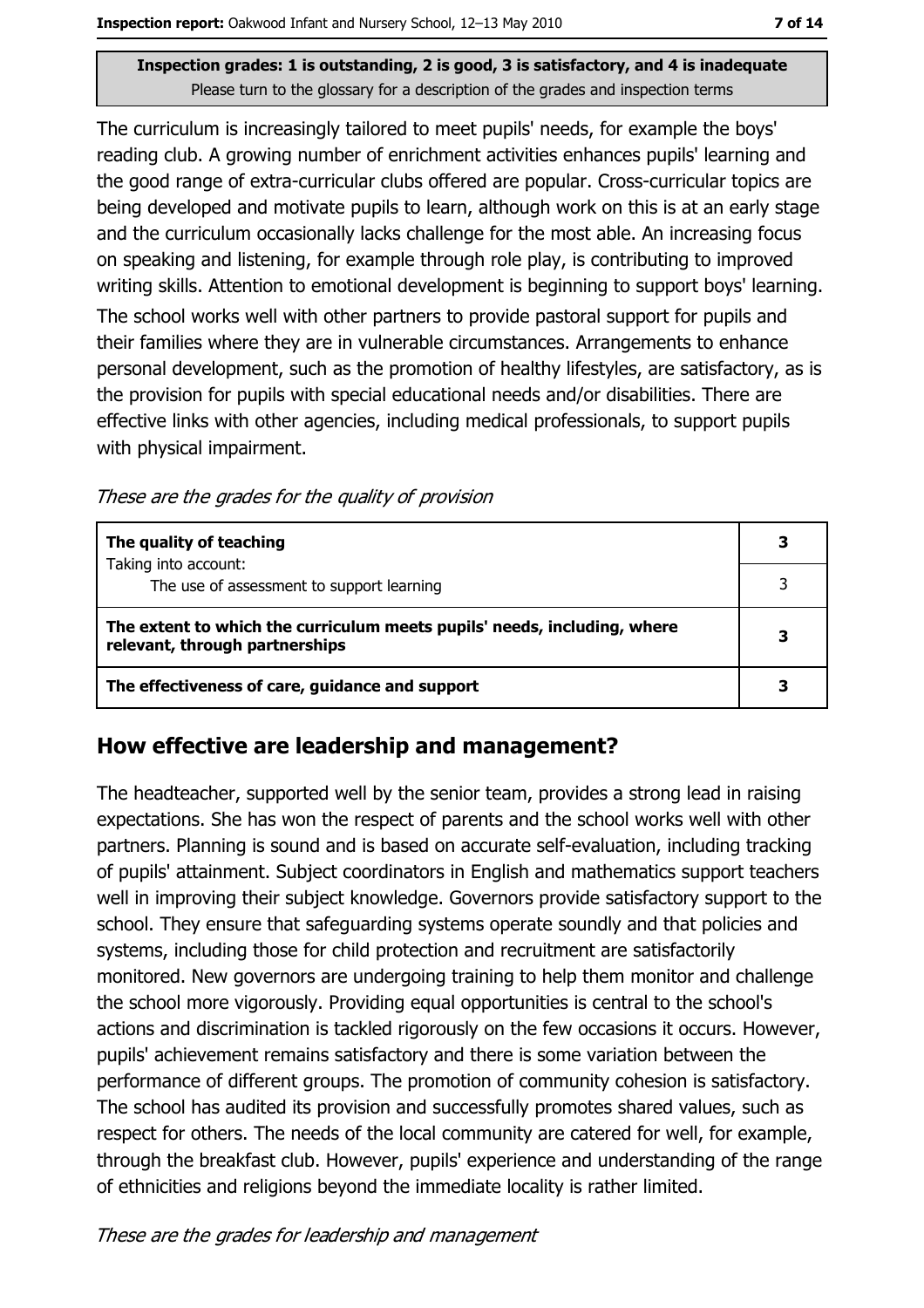| The effectiveness of leadership and management in embedding ambition and<br>driving improvement                                                                     |                         |  |
|---------------------------------------------------------------------------------------------------------------------------------------------------------------------|-------------------------|--|
| Taking into account:<br>The leadership and management of teaching and learning                                                                                      | 2                       |  |
| The effectiveness of the governing body in challenging and supporting the<br>school so that weaknesses are tackled decisively and statutory responsibilities<br>met | 3                       |  |
| The effectiveness of the school's engagement with parents and carers                                                                                                | 2                       |  |
| The effectiveness of partnerships in promoting learning and well-being                                                                                              | $\overline{\mathbf{2}}$ |  |
| The effectiveness with which the school promotes equality of opportunity and<br>tackles discrimination                                                              | 3                       |  |
| The effectiveness of safeguarding procedures                                                                                                                        | 3                       |  |
| The effectiveness with which the school promotes community cohesion                                                                                                 | 3                       |  |
| The effectiveness with which the school deploys resources to achieve<br>value for money                                                                             | 3                       |  |

## **Early Years Foundation Stage**

Children enter the Nursery and Reception with skills below those expected for their age. They get off to a sound start. However the standards they reach are still below average on entry to Year 1, Boys make slower progress than girls in personal, communication and language development, but this is beginning to improve because of the strategies the school has put in place, for example the emphasis on developing hand control through practising physical movements. Children settle quickly because staff are sensitive to their needs and form productive relationships with parents and carers. Planning is satisfactory overall. Most areas of learning are covered but the balance of child-initiated and adult-led activities varies. Occasionally children do not have enough opportunities to develop independence by choosing what they do. Opportunities to develop skills, especially in reading and writing, in the outside area, are rather limited. Adult-led activities in classrooms are often well focused and develop children's language skills well. For example, in one lesson children recounted a well-known story in detail, which led to better writing. In these sessions, activities are well matched to children's needs. However, the use of assessment to inform planning is inconsistent. Children learn to share, take turns and listen attentively. In some lessons, they are fascinated, for example by closely observing, drawing, talking and writing about snails, whilst other activities are more mundane. Areas for development have been accurately identified and the plan is being implemented. Some improvements are already evident, but it is as yet too early for the full impact to be felt.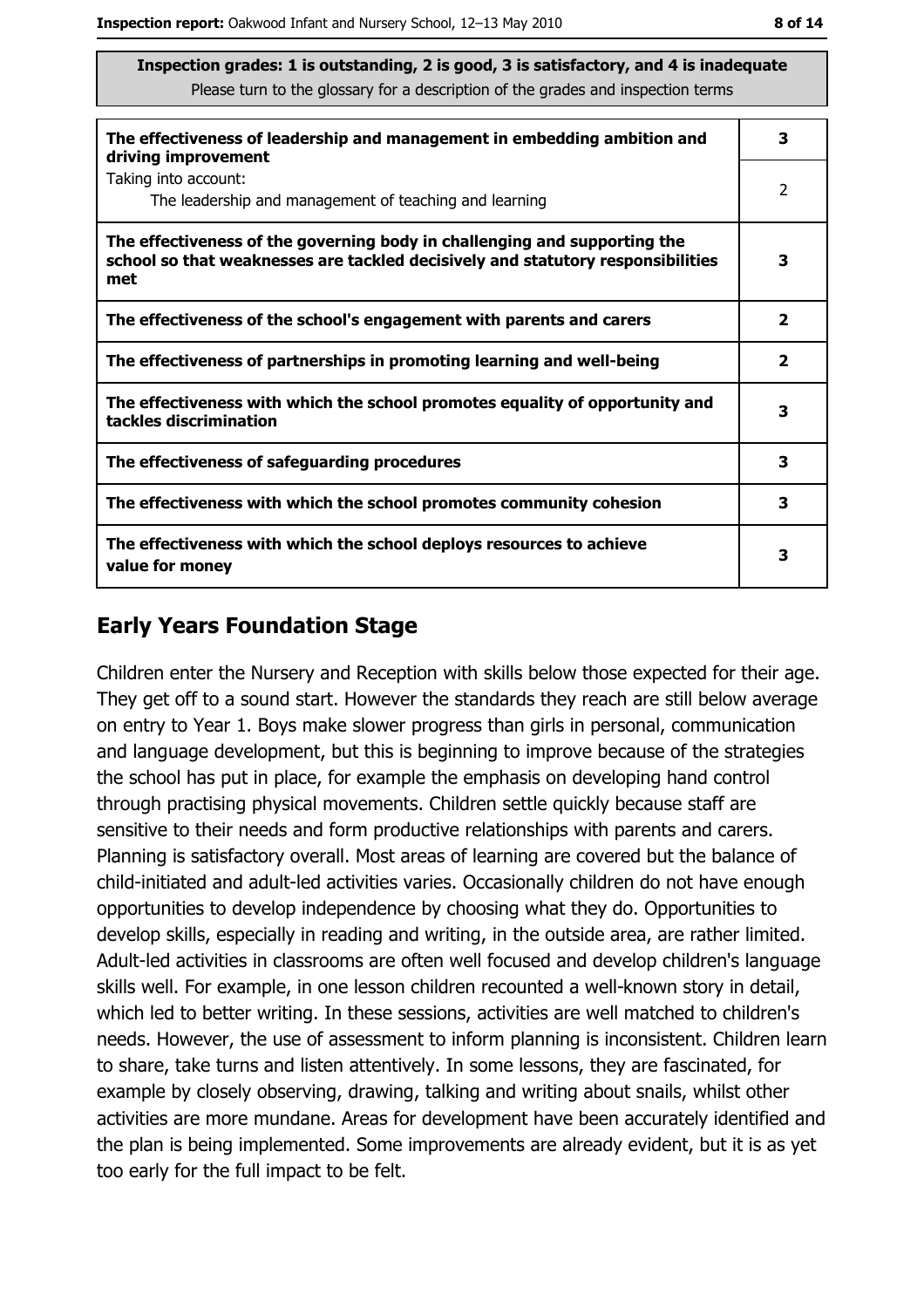These are the grades for the Early Years Foundation Stage

| <b>Overall effectiveness of the Early Years Foundation Stage</b>                             | 3 |
|----------------------------------------------------------------------------------------------|---|
| Taking into account:<br>Outcomes for children in the Early Years Foundation Stage            |   |
| The quality of provision in the Early Years Foundation Stage                                 |   |
| The effectiveness of leadership and management of the Early Years<br><b>Foundation Stage</b> | 3 |

#### **Views of parents and carers**

The inspection team endorses the positive views held by the vast majority of parents and carers who responded to the questionnaire. They feel that their children enjoy school, are kept safe and are happy with their overall experience. A few parents feel that the school does not deal effectively with unacceptable behaviour. Several children have very challenging behaviour and inspection findings indicate that it is dealt with skilfully. On the few occasions where bullying occurs, pupils feel it is dealt with well. A very few parents feel that the school does not take sufficient account of their suggestions and concerns. However, all parents spoken to on this subject said that they felt comfortable approaching the school with concerns and suggestions.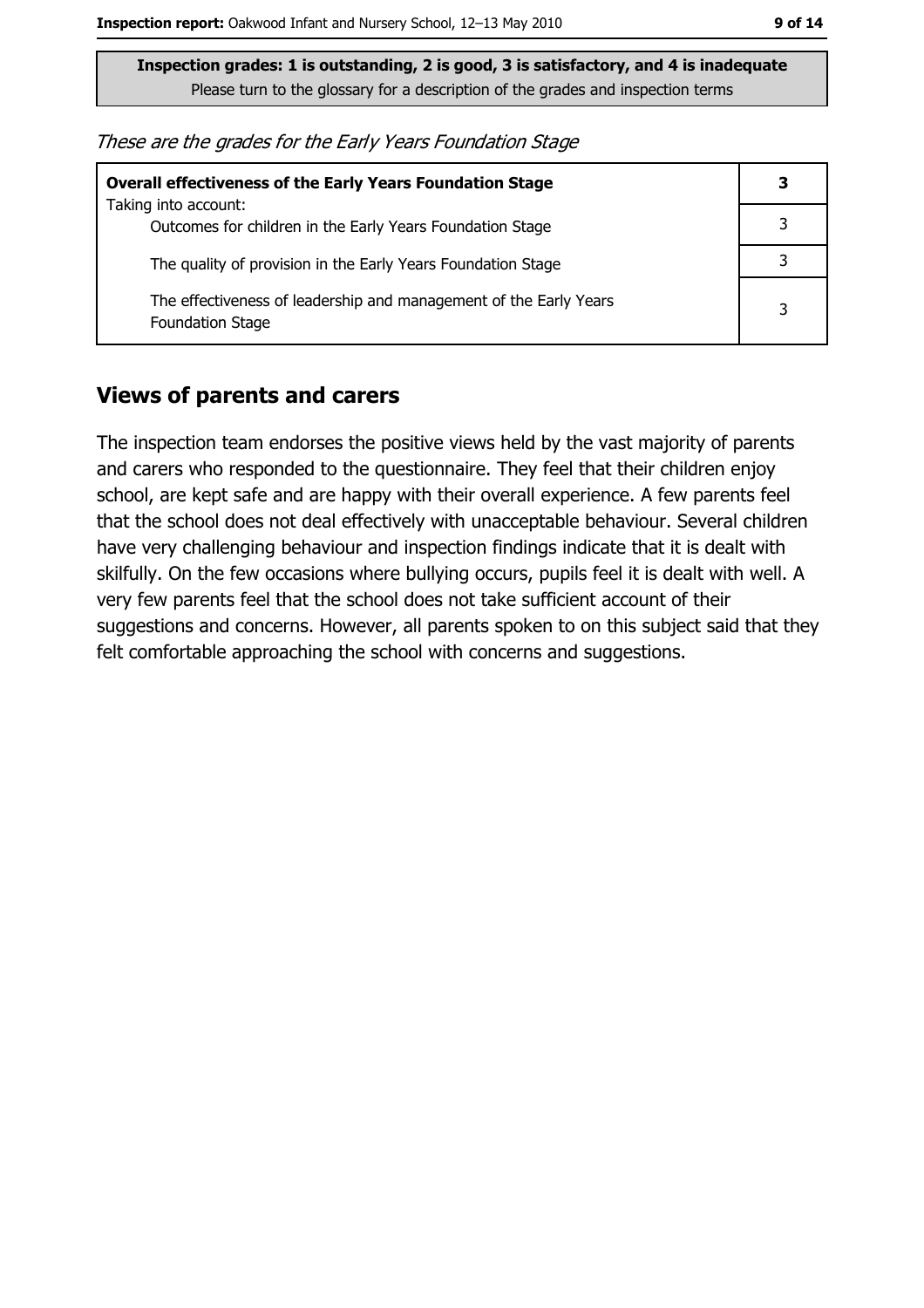#### Responses from parents and carers to Ofsted's questionnaire

Ofsted invited all the registered parents and carers of pupils registered at Oakwood Infant and Nursery School to complete a questionnaire about their views of the school.

In the questionnaire, parents and carers were asked to record how strongly they agreed with 13 statements about the school. The inspection team received 77 completed questionnaires by the end of the on-site inspection. In total, there are 323 pupils registered at the school.

| <b>Statements</b>                                                                                                                                                                                                                                       | <b>Strongly</b><br><b>Agree</b> |               | <b>Agree</b> |               | <b>Disagree</b> |               | <b>Strongly</b><br>disagree |               |
|---------------------------------------------------------------------------------------------------------------------------------------------------------------------------------------------------------------------------------------------------------|---------------------------------|---------------|--------------|---------------|-----------------|---------------|-----------------------------|---------------|
|                                                                                                                                                                                                                                                         | <b>Total</b>                    | $\frac{1}{2}$ | <b>Total</b> | $\frac{1}{2}$ | <b>Total</b>    | $\frac{0}{0}$ | <b>Total</b>                | $\frac{0}{0}$ |
| My child enjoys school                                                                                                                                                                                                                                  | 58                              | 75            | 19           | 25            | $\mathbf 0$     | 0             | $\mathbf 0$                 | $\mathbf 0$   |
| The school keeps my child<br>safe                                                                                                                                                                                                                       | 46                              | 60            | 31           | 40            | $\mathbf 0$     | 0             | 0                           | 0             |
| The school informs me<br>about my child's progress                                                                                                                                                                                                      | 36                              | 47            | 37           | 48            | 3               | 4             | 0                           | 0             |
| My child is making enough<br>progress at this school                                                                                                                                                                                                    | 39                              | 51            | 35           | 45            | $\overline{2}$  | 3             | 0                           | $\mathbf 0$   |
| The teaching is good at this<br>school                                                                                                                                                                                                                  | 43                              | 56            | 33           | 43            | $\mathbf{1}$    | $\mathbf{1}$  | 0                           | $\mathbf 0$   |
| The school helps me to<br>support my child's learning                                                                                                                                                                                                   | 36                              | 47            | 35           | 45            | $\overline{2}$  | 3             | $\overline{2}$              | 3             |
| The school helps my child to<br>have a healthy lifestyle                                                                                                                                                                                                | 43                              | 56            | 29           | 38            | 3               | 4             | 0                           | $\mathbf 0$   |
| The school makes sure that<br>my child is well prepared for<br>the future (for example<br>changing year group,<br>changing school, and for<br>children who are finishing<br>school, entering further or<br>higher education, or<br>entering employment) | 33                              | 43            | 35           | 45            | $\mathbf{1}$    | 1             | 0                           | $\mathbf 0$   |
| The school meets my child's<br>particular needs                                                                                                                                                                                                         | 39                              | 51            | 32           | 42            | 3               | 4             | 0                           | $\mathbf 0$   |
| The school deals effectively<br>with unacceptable behaviour                                                                                                                                                                                             | 30                              | 39            | 42           | 55            | $\overline{2}$  | 3             | 0                           | 0             |
| The school takes account of<br>my suggestions and<br>concerns                                                                                                                                                                                           | 32                              | 42            | 37           | 48            | 3               | 4             | $\mathbf{1}$                | $\mathbf{1}$  |
| The school is led and<br>managed effectively                                                                                                                                                                                                            | 41                              | 53            | 34           | 44            | $\mathbf{1}$    | $\mathbf{1}$  | $\mathbf 0$                 | 0             |
| Overall, I am happy with my<br>child's experience at this<br>school                                                                                                                                                                                     | 50                              | 65            | 26           | 34            | $\mathbf{1}$    | $\mathbf{1}$  | 0                           | 0             |

The table above summarises the responses that parents and carers made to each statement. The percentages indicate the proportion of parents and carers giving that response out of the total number of completed questionnaires. Where one or more parents and carers chose not to answer a particular question, the percentages will not add up to 100%.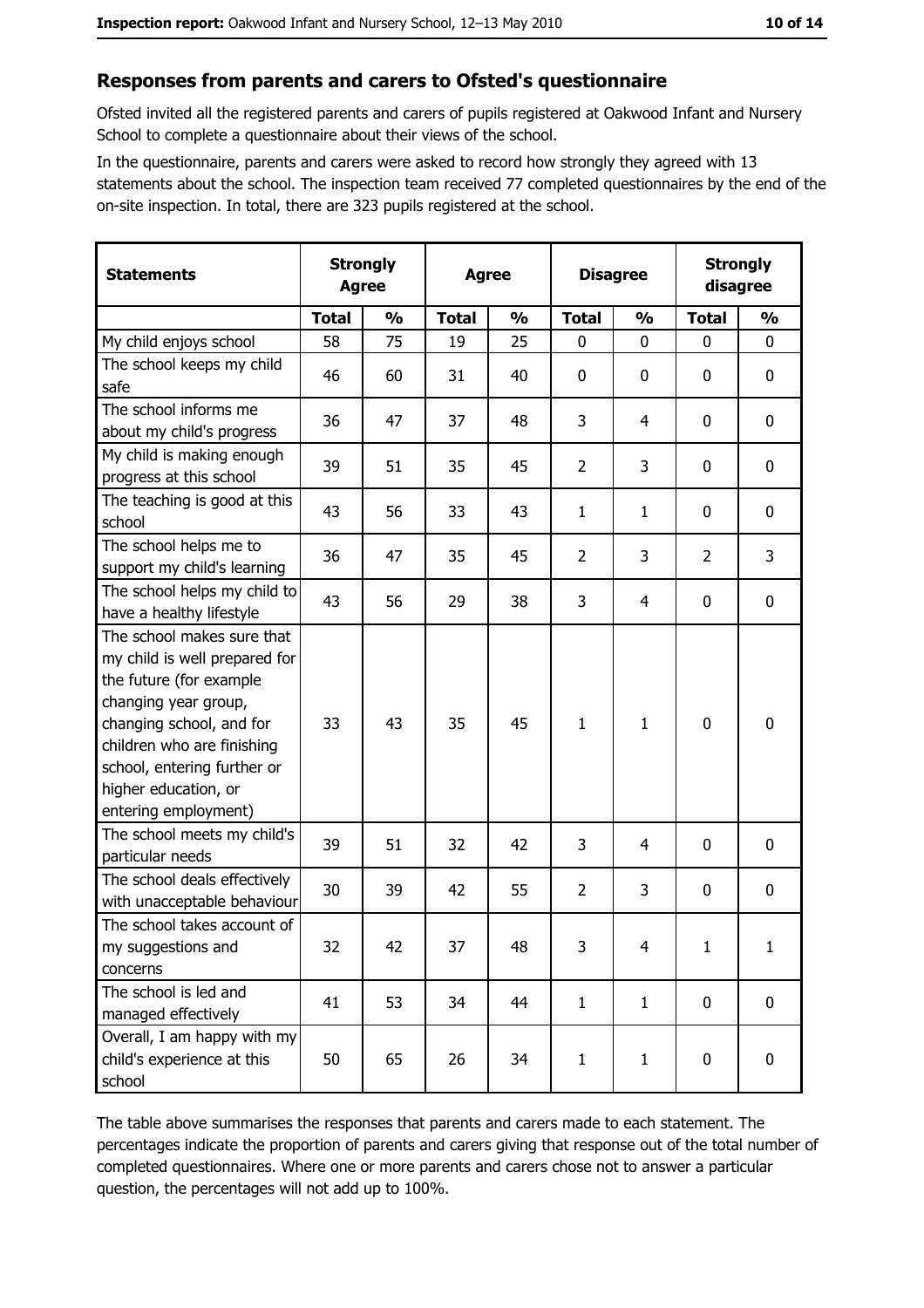## **Glossary**

| Grade   | <b>Judgement</b> | <b>Description</b>                                                                                                                                                                                                               |
|---------|------------------|----------------------------------------------------------------------------------------------------------------------------------------------------------------------------------------------------------------------------------|
| Grade 1 | Outstanding      | These features are highly effective. An oustanding<br>school provides exceptionally well for its pupils' needs.                                                                                                                  |
| Grade 2 | Good             | These are very positive features of a school. A school<br>that is good is serving its pupils well.                                                                                                                               |
| Grade 3 | Satisfactory     | These features are of reasonable quality. A satisfactory<br>school is providing adequately for its pupils.                                                                                                                       |
| Grade 4 | Inadequate       | These features are not of an acceptable standard. An<br>inadequate school needs to make significant<br>improvement in order to meet the needs of its pupils.<br>Ofsted inspectors will make further visits until it<br>improves. |

## What inspection judgements mean

## **Overall effectiveness of schools**

|                       | Overall effectiveness judgement (percentage of<br>schools) |      |                     |                   |
|-----------------------|------------------------------------------------------------|------|---------------------|-------------------|
| <b>Type of school</b> | <b>Outstanding</b>                                         | Good | <b>Satisfactory</b> | <b>Inadequate</b> |
| Nursery schools       | 51                                                         | 45   | 0                   | 4                 |
| Primary schools       | 6                                                          | 41   | 42                  | 10                |
| Secondary schools     | 8                                                          | 34   | 44                  | 14                |
| Sixth forms           | 10                                                         | 37   | 50                  | 3                 |
| Special schools       | 32                                                         | 38   | 25                  | 5                 |
| Pupil referral units  | 12                                                         | 43   | 31                  | 14                |
| All schools           | 9                                                          | 40   | 40                  | 10                |

New school inspection arrangements were introduced on 1 September 2009. This means that inspectors now make some additional judgements that were not made previously.

The data in the table above is for the period 1 September to 31 December 2009 and is the most recently published data available (see www.ofsted.gov.uk). Please note that the sample of schools inspected during the autumn term 2009 was not representative of all schools nationally, as weaker schools are inspected more frequently than good or outstanding schools.

Percentages are rounded and do not always add exactly to 100. Secondary school figures include those that have sixth forms, and sixth form figures include only the data specifically for sixth form inspection judgements.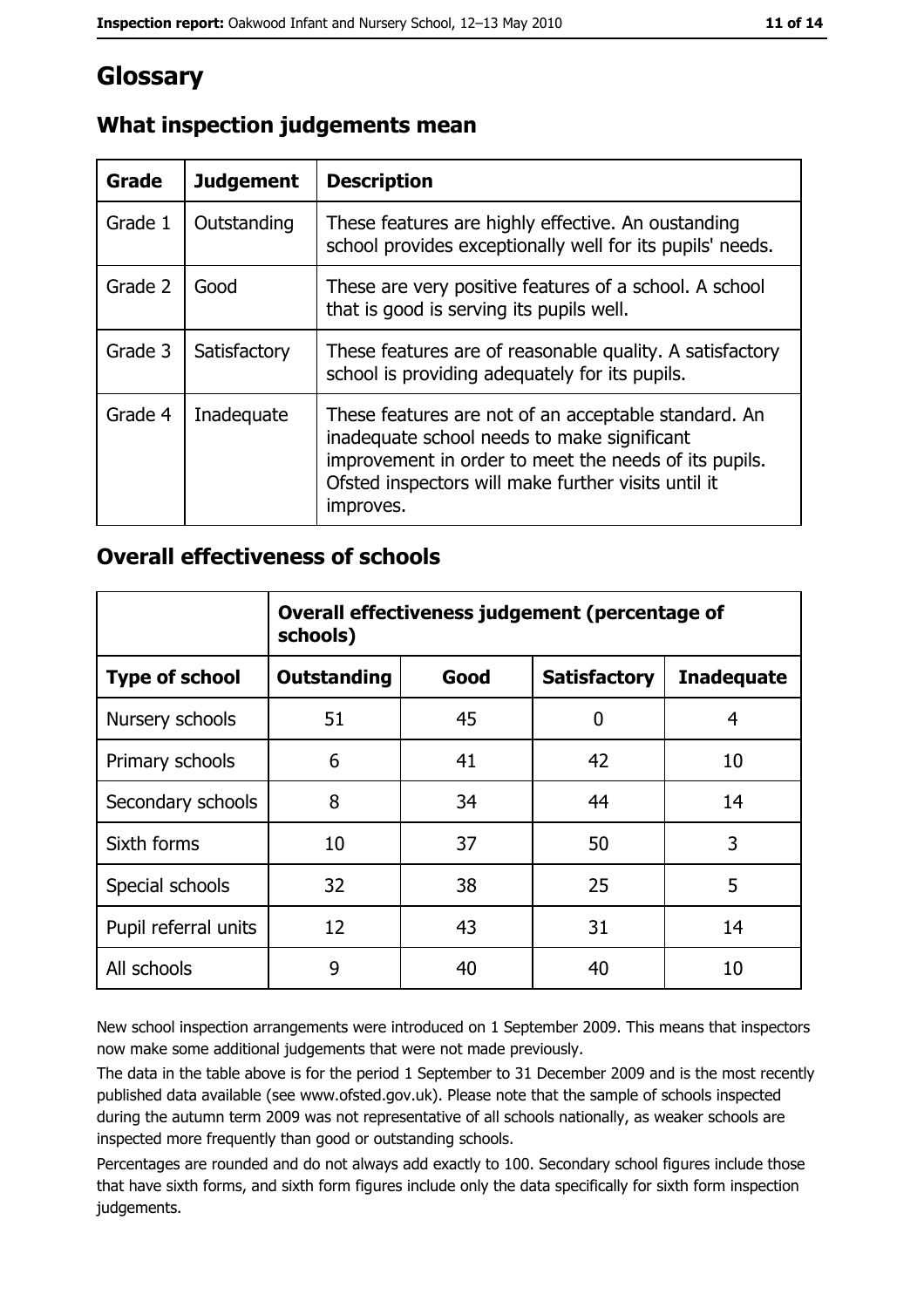# **Common terminology used by inspectors**

| Achievement:                  | the progress and success of a pupil in<br>their learning, development or training.                                                                                                                                                                                                                           |
|-------------------------------|--------------------------------------------------------------------------------------------------------------------------------------------------------------------------------------------------------------------------------------------------------------------------------------------------------------|
| Attainment:                   | the standard of the pupils' work shown by<br>test and examination results and in<br>lessons.                                                                                                                                                                                                                 |
| Capacity to improve:          | the proven ability of the school to<br>continue improving. Inspectors base this<br>judgement on what the school has<br>accomplished so far and on the quality of<br>its systems to maintain improvement.                                                                                                     |
| Leadership and management:    | the contribution of all the staff with<br>responsibilities, not just the headteacher,<br>to identifying priorities, directing and<br>motivating staff and running the school.                                                                                                                                |
| Learning:                     | how well pupils acquire knowledge,<br>develop their understanding, learn and<br>practise skills and are developing their<br>competence as learners.                                                                                                                                                          |
| <b>Overall effectiveness:</b> | inspectors form a judgement on a school's<br>overall effectiveness based on the findings<br>from their inspection of the school. The<br>following judgements, in particular,<br>influence what the overall effectiveness<br>judgement will be.                                                               |
|                               | The school's capacity for sustained<br>improvement.<br>Outcomes for individuals and groups<br>of pupils.<br>The quality of teaching.<br>The extent to which the curriculum<br>meets pupil's needs, including where<br>relevant, through partnerships.<br>The effectiveness of care, guidance<br>and support. |
| Progress:                     | the rate at which pupils are learning in<br>lessons and over longer periods of time. It<br>is often measured by comparing the<br>pupils' attainment at the end of a key<br>stage with their attainment when they<br>started.                                                                                 |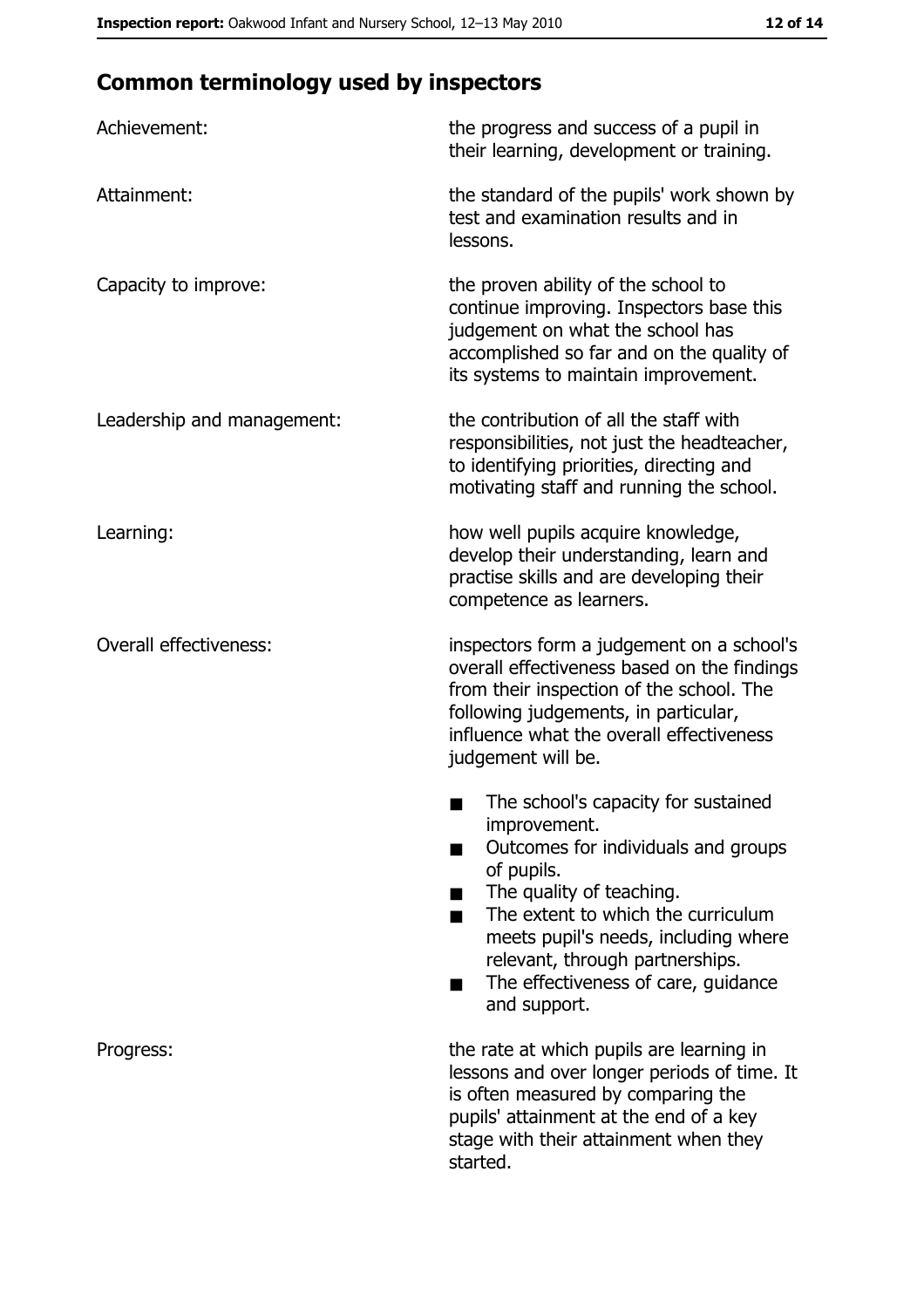This letter is provided for the school, parents and carers to share with their children. It describes Ofsted's main findings from the inspection of their school.



14 May 2010

Dear Pupils

Inspection of Oakwood Infant and Nursery School, Derby, DE24 0GZ

Thank you for the pleasant welcome you gave us when we visited your school. Your views and those of your parents helped us to form our opinions, so many thanks. Your school provides you with a satisfactory education and you make sound progress. The school is improving. Children get off to a satisfactory start in the Nursery and Reception classes and settle quickly because staff take good care of them.

Across the school we were impressed with:

- the sound progress you are making and especially the improvements in boys'  $\blacksquare$ reading, and we know from boys' comments they enjoy reading more now
- the improvement in your behaviour and attendance and your confidence that you  $\blacksquare$ are kept safe
- the good care the school provides when you are unhappy or worried  $\blacksquare$
- the rapid improvements in teaching and the steady improvement in the curriculum  $\blacksquare$
- the strong leadership of the headteacher and senior team who are working hard to  $\blacksquare$ make sure things continue to improve.

We want the school to make certain that work is always challenging for you, especially if you are a quick learner, by planning activities that make you think hard. We would also like all lessons to be interesting, so that boys are keen to write. In Nursery and Reception classes we would like children to have a good balance of activities, with enough opportunities for them to decide what they are going to do. We would also like teachers to plan lessons that are pitched at the right level for all children and to plan more activities in the outside area, particularly to help you develop your reading and writing, especially if you are a boy! You can help too by reading and writing regularly at home however old you are - we know you enjoy it because you told us so.

Yours sincerely

**Marion Thompson** 

Lead inspector